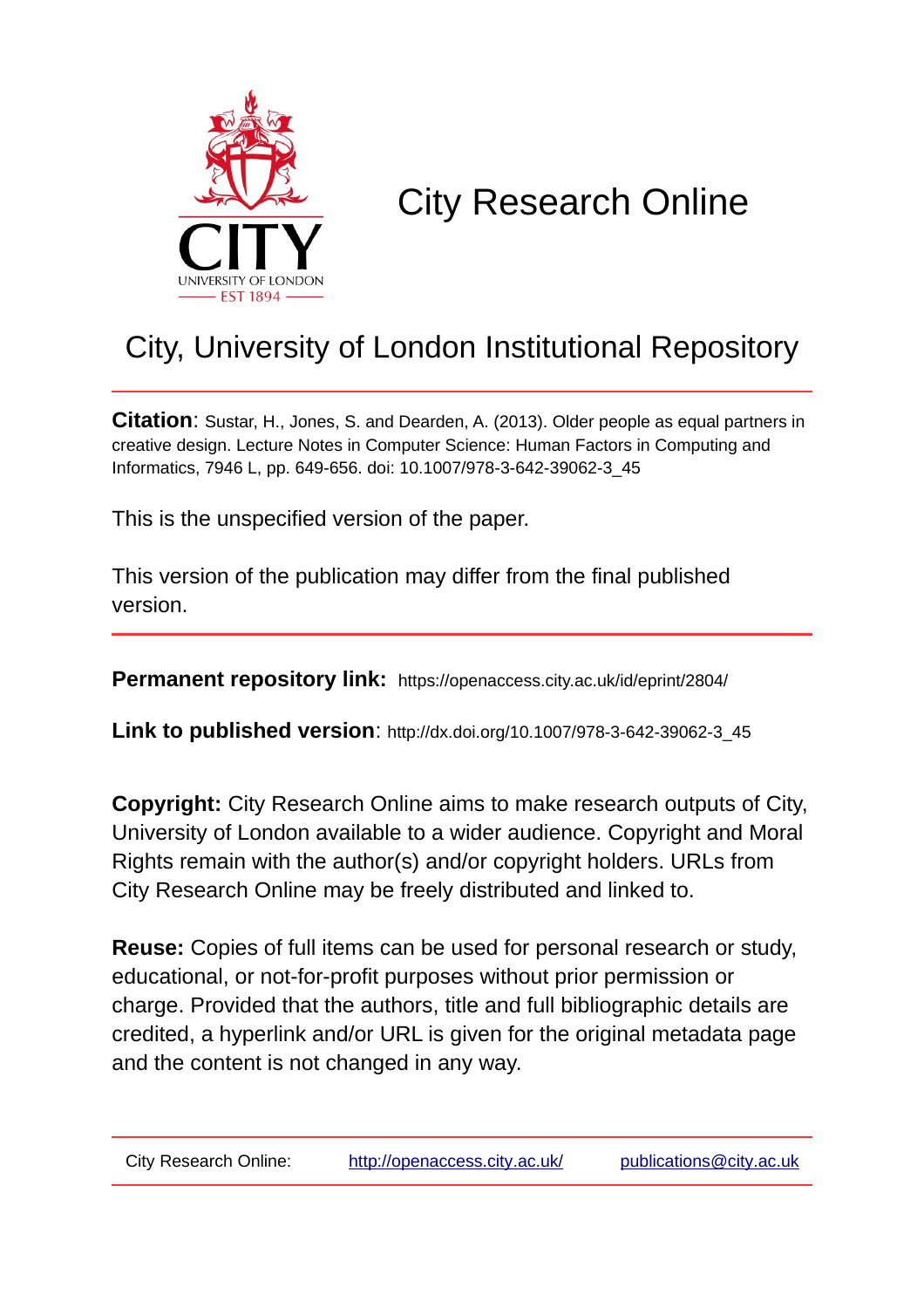### **Older People as Equal Partners in Creative Design**

Helena Sustar<sup>1,\*</sup>, Sara Jones<sup>2</sup>, Andy Dearden<sup>1</sup>

<sup>1</sup> User Centred Healthcare Design, Sheffield Hallam University, Sheffield, Great Britain {h.sustar, a.m.dearden}@shu.ac.uk

<sup>2</sup> Centre for Human Computer Interaction Design, City University London, Great Britain s.v.jones@soi.city.ac.uk

**Abstract.** Active older people want to be actively engaged by contributing their experiences to design better services and products. This paper demonstrates the importance of older peoples engagement in the creative design process in a small study where older people were engaged together with designers in the design of digital devices. Three creative workshops were conducted: the first with designers, the second with designers and older people, and the third with older people only. During the illumination stage of the creative process flexibility and flow were measured with topics and turns. Results show that when older people were working with designers more topics and a higher total number of turns were developed than by older people or designers working on their own, which indicates that they had the highest flexibility of ideas and possibly also the greatest flow.

**Keywords:** Older People, Creative process, Creativity, Flexibility, Flow

#### **1 Introduction**

Active older people (from 55 to 74 years) desire to be part of society, they have fewer disabilities and shorter periods of illness than very old people (from 75 to 90 years); they care for their children, and they are financially independent [2]. Active older people are *"everyday people",* who do not want to be just consumers, but also *'creators'* [21]. Older people want to be actively engaged in their own healthcare services, as well wanting to know how services will be part of their life [7]. They have to cope with the various ageing and technological challenges that life brings. Interfaces, systems, services and digital products are designed for a broad market [11] and designed by designers, who know the technology, but are not familiar with older people's life styles [13]. Older people's influence on design is minimal and their attraction to services and products is low [13]. They are rarely engaged in the design process, and if they are, this is at the beginning in focus groups [20] or at the end as part of usability tests [8].

 This paper describes a study that demonstrates, by measuring two components of creativity in the creative process (flexibility and flow), the importance of engaging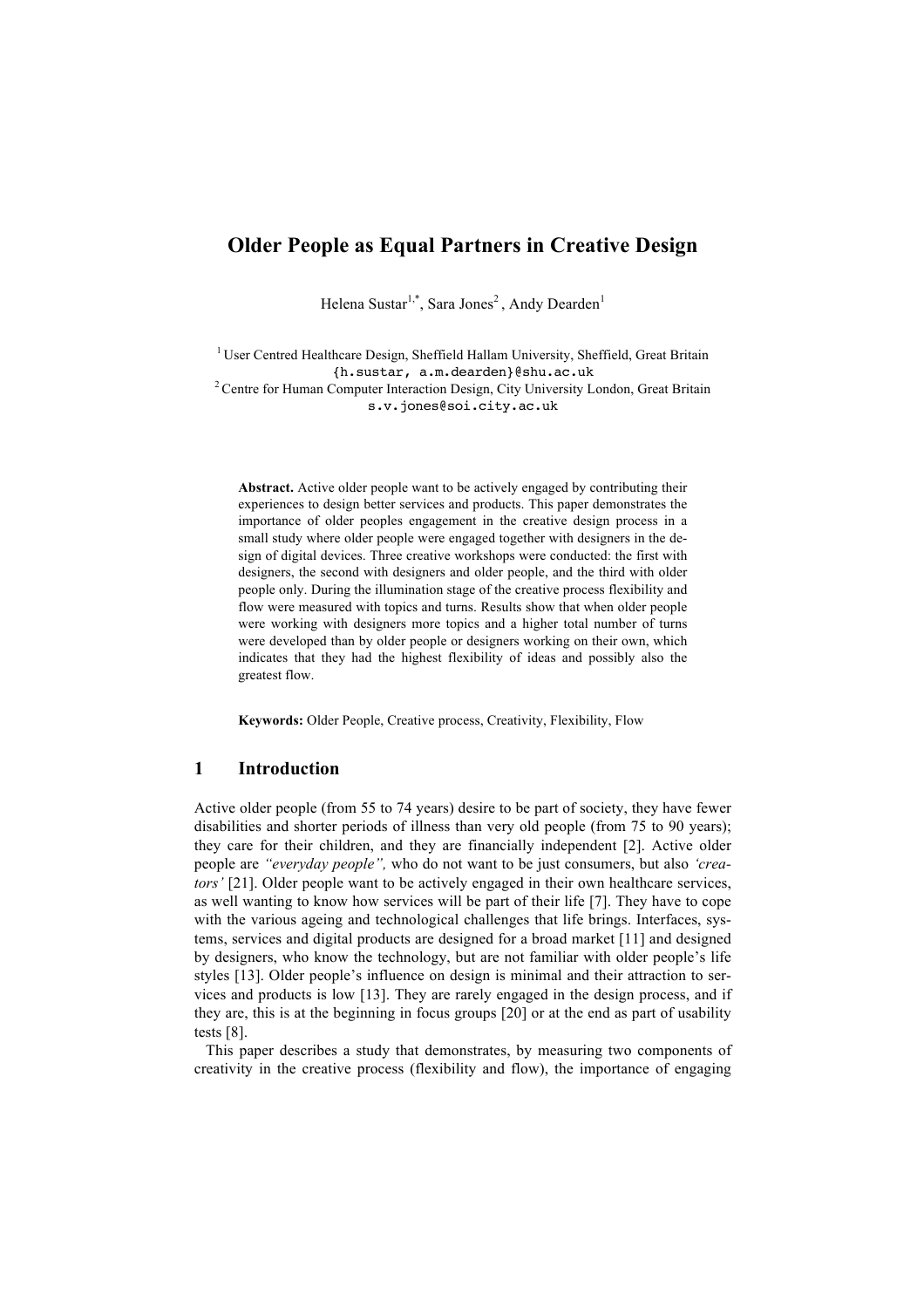older people in the design process. The literature review introduces everyday creativity and different levels of older people's engagement in creative design. Components of the creative process are then presented, and following that, the case study. Our approach is described in section 5, following results, discussion and conclusions.

#### **2 Literature Review**

People use *everyday creativity* to find creative solutions to everyday problems [4]. Everyday creativity helps people to cope in daily life, increases physical and psychological health, well being, self-actualization and contribution to the world [18]. Ordinary peoples' creativity is not very innovative [18], and these people *"never produce anything that is publicly acknowledged or acclaimed"* [17]. However, the *"production of novelty can be fostered in everybody not just the chosen few"* [5]*.* For people who do not apply creativity in a daily routine, creative ability is likely to be latent, and therefore it is necessary to stimulate it, with the use of appropriate methods [20].

 Researchers have involved older people in their studies with different levels of engagement from the more passive (e.g. to give feedback on the system), to more active e.g. as creative partners in co-design processes. Gaver et al [9] were the first to engage older people as creative participants, adopting Cultural Probes to collect their experiences, feelings and memories through diaries to identify their presence in local communities. Human Computer Interaction (HCI) studies involve older people as subjects providing opinions on design through participation in focus groups, for example in redesigning interactive systems [12]. Participatory design (PD) studies involved older people as inspiration for designers in designing various future prototypes, for example, in transforming mobile phones into specially-designed memory aids [16]. Another PD method used in Healthcare Service design adopted for gathering patients experience is Experience Based Design (EBD) [1] which [7] and [3] implemented with older patients to improve an outpatient health service in the UK. Finally, older workers were engaged in the preparation stage of the co-design process to investigate their lifestyle and values using Design Probes and Make Tools [25]. Our case study was building among others on apporach [9] and research [25].

#### **3 Components of the creative process**

Some of the most important work on the nature of creative processes has been carried by [10] and [6] among others. The four characteristics of creative processes: fluency, flexibility, originality and elaboration were identified by [10]. Understanding of flow by [6] has become central to our understanding of creativity.

The first to identify flexibility as one of the components of divergent thinking was by Guilford [10] who stated that *"creative thinkers are flexible thinkers"* and distinguished between two types of flexible thinking: i.) spontaneous flexibility that is the ability to produce *"a great variety of ideas"* and ii.) adaptive flexibility which facilitates the solution to a problem. Also interested in the idea of flexibility as a characteristic of creative thinking, describing it as *"the number of categories of ideas that were*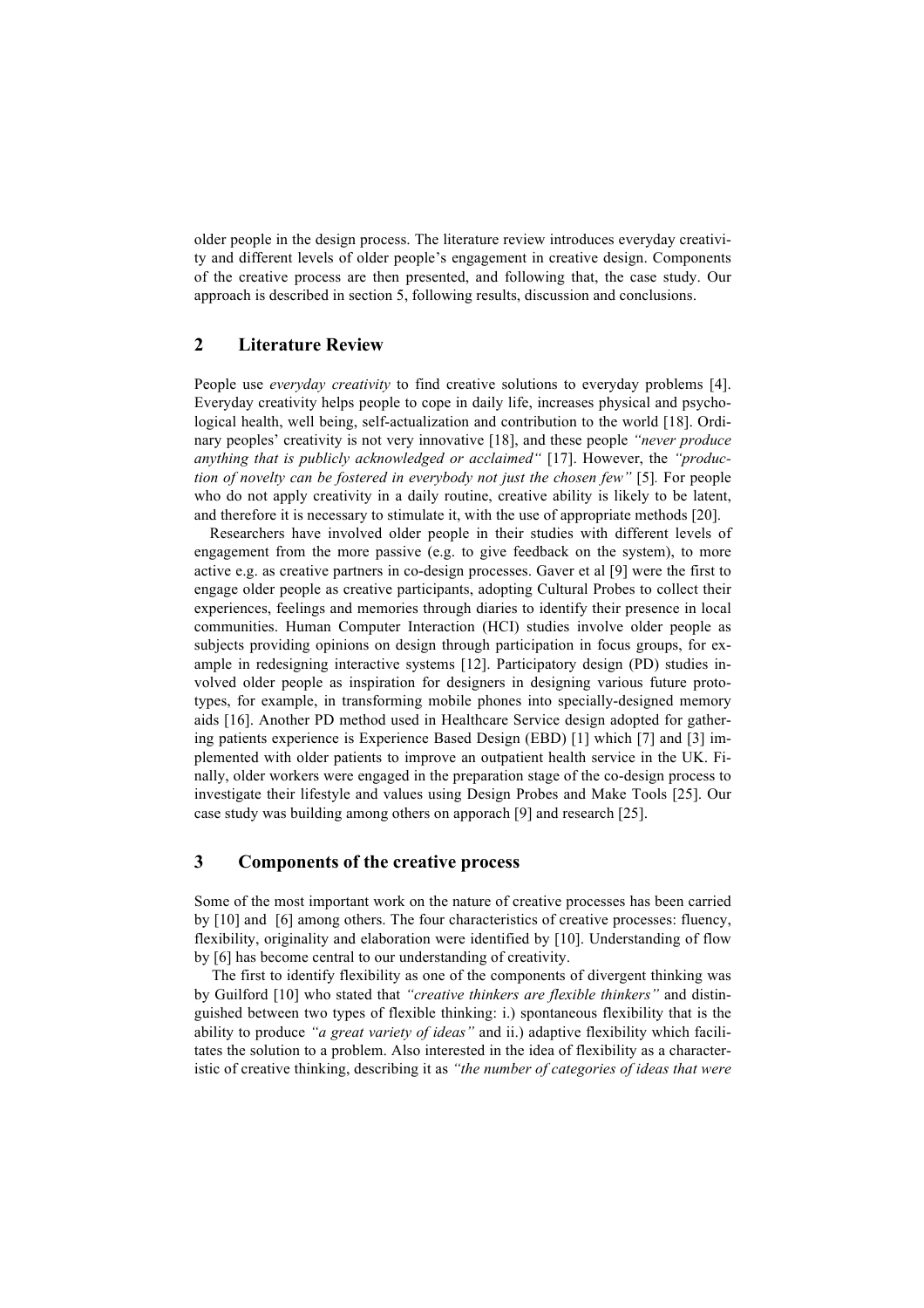*generated"* was [24]*.* Building further on this definition, [26] view flexibility as *"the number of different approaches or categories of ideas produced".*

Perhaps the bext known for defining flow during the creative process was Csikszentmihalyi [6], who described it as *"the optimal state of experience that yields novelty and discovery"*. Experience of flow occurs for every activity or people, gender, age or cultural background; sportsmen, artists, scientists and ordinary people [6]. The concept of flow includes among others the following elements: clear goals for every step of the way, immediate feedback given to one's action, action and awareness are merged, distractions are excluded from consciousness, there are no worries of failure, sense of time becomes distorted, and activity becomes autotelic [6]. The importance of flow was also recognised by Cropley [4], as well as Kerne et al [14], who state that results from the creative process include direct products (for example innovation) and experiential by-products, one of which is flow. The definition of flow by [14] is as follows:

*"Flow is an intrinsically rewarding motivational and behavioural state in which one's experiences are optimal. Flow activities facilitate concentration and involvement. They enable people to achieve peak performance, by generating feedback that sustains engagement. ... Flow states are highest when one is successfully engaging in challenging activities. Flow occurs in activities with clear goals and unambiguous feedback. …. The experience of flow has been correlated with the production of creative products."* 

#### **4 The case study**

Participants in the study included 9 designers (HCI design researchers and HCI postgraduates) and 9 older people (recruited from an organisation which provides IT training for older people). The designers were aged between 27 and 48 years of age and older participants were aged between 57 and 78. These participants took part in three separate workshops: the first workshop ('designers' workshop') involved 6 designers, working together in two groups of 3 (referred to as 'yellow group' and 'red group'). The second workshop, the 'mixed workshop', involved 3 designers and 3 older people. These participants also worked together in two groups of 3, where the 'yellow group' included one older person and two designers, and the 'red group' included two older people and one designer. Finally, the third workshop ('older people's workshop') involved 6 older people, also working in two groups of 3 and referred to as 'yellow group' and 'red group' [23].

 The design process followed the Wallas-Poincare four stage model of the creative process including preparation, incubation, illumination and verification [27]. The first part, intended as preparation, involved the use of Cultural Probes and was conducted individually. The second part of the process involved different group creative activities in the creative workshops to support the three remaining stages of incubation, illumination and verification.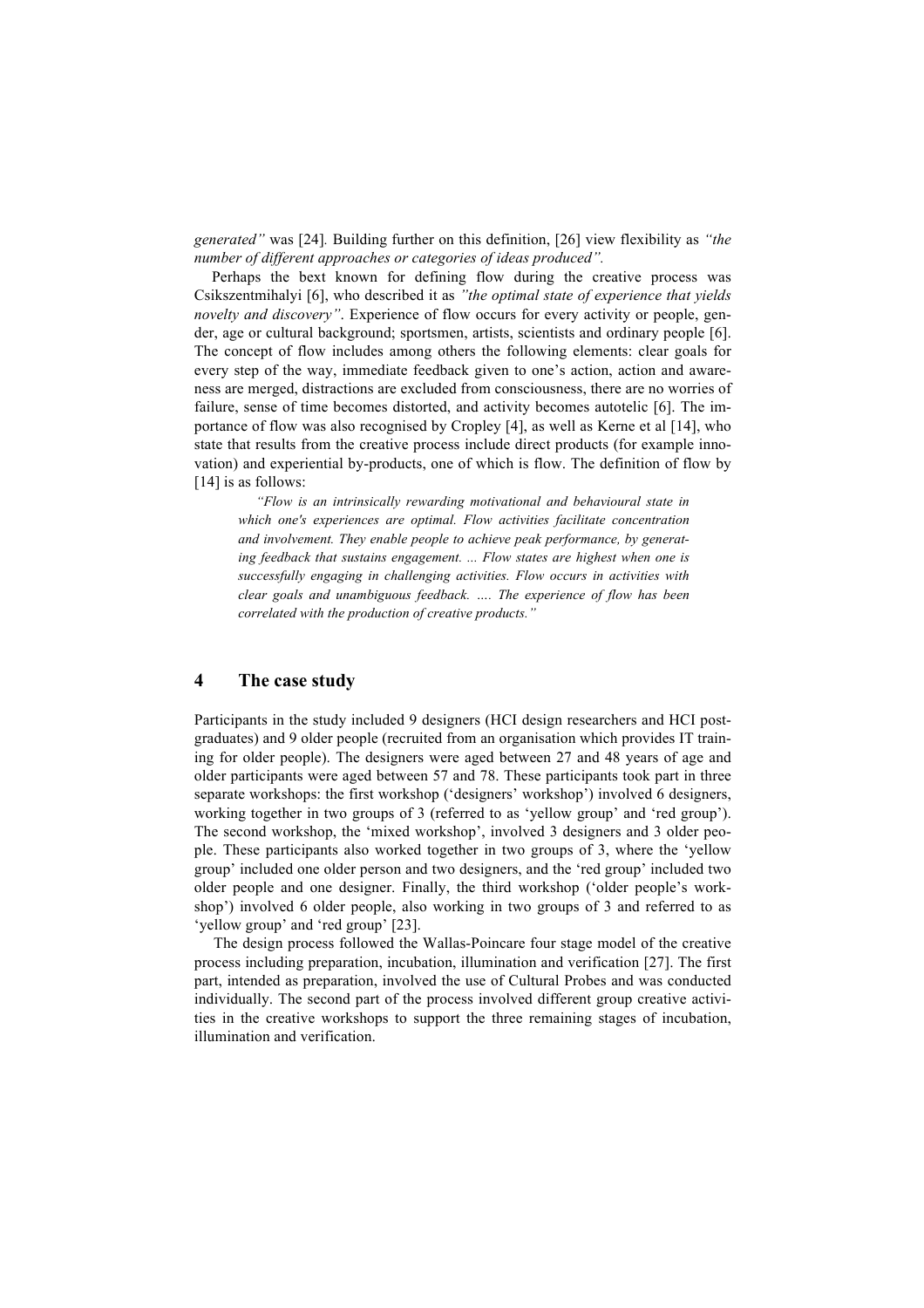In the preparation stage, participants worked individually on a package of Cultural Probes for a period of one week. The main aim of Cultural Probes was to mentally prepare participants for activities in the creative workshop by thinking how, where and when they used a computer. Participants were asked to complete a workbook and to develop a Mind Map which illustrated their relationship with computer, and maintain a 7-day diary about how they used their computer. When they finished they were invited, in an interview, to explain their work, thoughts and drawings.

During the 5 hours long creative workshop participants were asked to design a digital device for the older population. The incubation stage, among other activities also included brainstorming exploring questions *'what will the device do?'* and *'when, where and how will the device be used?',* stimulated by use of *'Creative cards'*, containing a concept (e.g. 'connection') and visual image relating to one of the key questions. At the end of this session participants had a chance to vote for the *'golden idea'*, which was then developed further in the next illumination stage. At this stage participants were asked to develop their ideas in three different ways: visually, using storyboarding techniques - *'Draw it'*; as a concrete prototype, using materials from a *'Magic box' – 'Make it'*; or verbally, by recording an oral description or written concept definition - *'Tell me'.* The session finished with presentations where participants presented their ideas. Finally, in the verification stage, participants were asked to evaluate their own and the other group's ideas in terms of novelty and appropriateness using a questionnaire (for information see [23]).

#### **5 Approach**

All workshops were video recorded in order to allow later analysis of the creative process. Based on experiences from the pilot study we decided to analyse data from the illumination stage, which lasted approximately 45 minutes. For this analysis, we chose to use *'topics'* and *'turns'* as our main units of analysis, and as indicators of flexibility and flow, as described above. A topic was defined as *'discussion, or exchanging of ideas, among members of the group about a certain theme'* and typically lasted from one to ten minutes. A new topic was judged to start when a person in a group asked a question or started a conversation about a different theme from the previous one. The topic finished when the discussion was interrupted for some reason, for example: when someone started a conversation on a new theme or asked a question, which was not related to the previous theme. Topics were, for example, discussions about the design of the device (illustrated below) [23]. A turn was defined, according to [15] as *"sentences spoken by a participant until his or her partner next spoke",* and speech by one participant that contained a significant pause was segmented into two turns. The following example of a discussion between two designers (D1 and D2) and an older person (OP1) about a personal safety alarm illustrates the way in which a conversation was broken down into turns. Each turn is shown starting on a new line [23]:

*D1: And it should have one big button.* 

*D2: Maybe one big one in the middle.*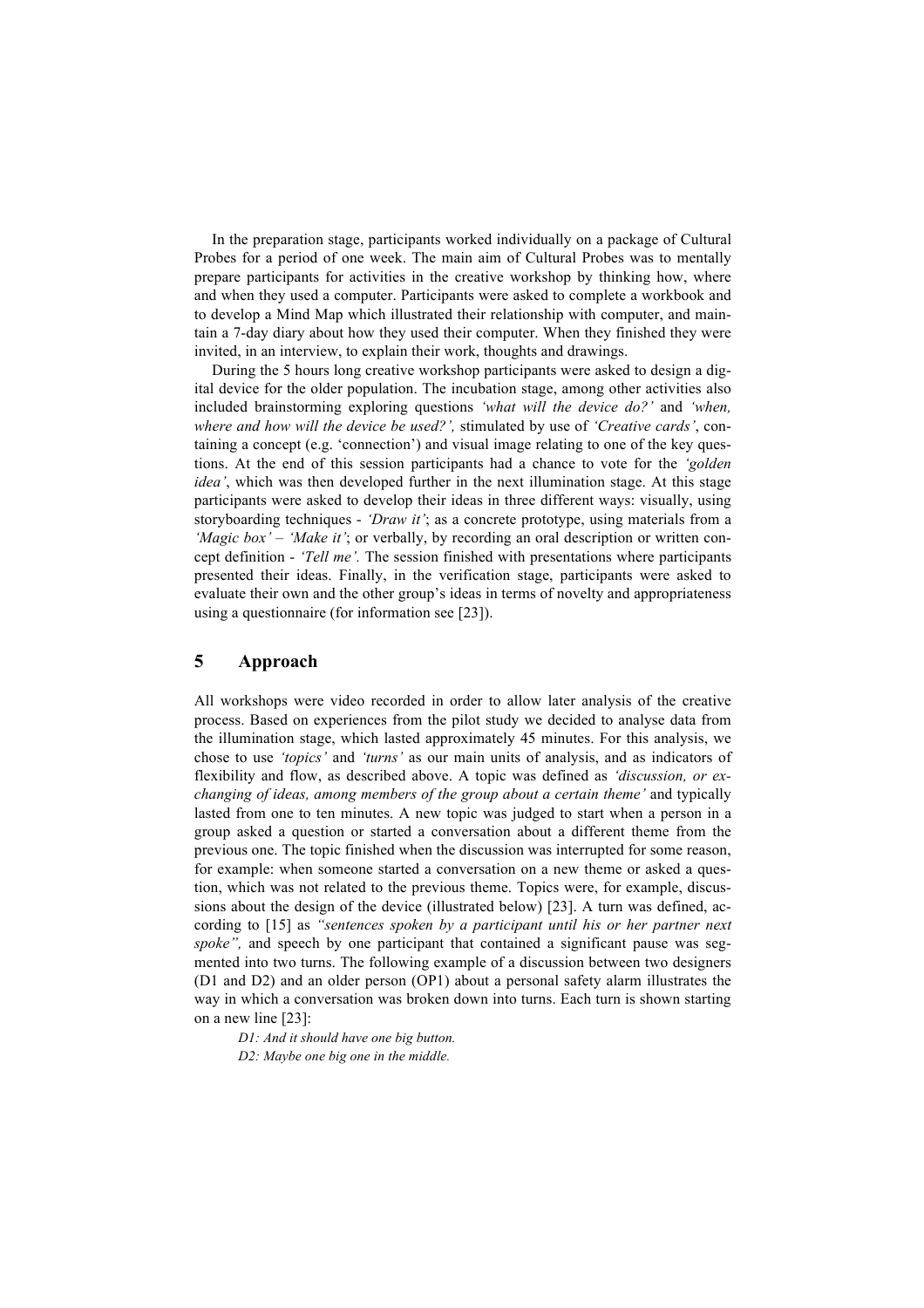*D1: Yes. It is some kind of release button - you press it again and it will pop out. OP1: I'm a bit worried. If you fall and if you panic, I don't think that you will remember to press it once or twice or three times. But, I don't know. D2: You can have green. OP1: Oh, you can have a colour. When you press the button a colour comes. D1: It could light up; the whole button could light up.* 

Based on the definition of flexibility as *"the number of categories of ideas that were generated"*, it was possible to use the number of topics discussed by a group as an indicator of the variety of ideas they considered, and hence their flexibility [4]. Thus, a group who covered a wide range of topics could be said to exhibit high flexibility, and therefore be collaborating more creatively than a group that covered only a low number of topics.

Flow was defined as being characterised by many factors, including obtaining immediate feedback on one's actions [6] and also defined flow in individuals: "*flow occurs in activities with … unambiguous feedback"* [14]. Building on these definitions, we used turns, or responses of one group member to another, as indicators of feedback, and hence flow in a group context. Thus, a group with a high number of turns could be said to exhibit good *'group flow'* [23].

Alongside measuring different parameters during the design process also a small study – an on-line survey with two independent external experts was conducted. Experts evaluated final outputs by watching videos where groups presented their work and evaluate tem in terms of their appropriateness and novelty for older population. Definition for appropriateness stated as *"Artefacts need to have some potential value, it must be useful or appropriate"* by [28] and novelty was defined as situated creativity *(S-creativity)* which occurs when *"a designer or reasoned has an idea for a specific task, which was novel in that particular situation"* [24].

#### **6 Results**

According to our analysis (Fig. 1), the mixed groups covered the highest numbers of topics (20 and 25), suggesting that they demonstrated the greatest flexibility (Chart 1, left). The mixed groups also had high numbers of turns (491 and 604), as did the older people's red group (513), which indicates high levels of flow (Chart 2, right) [23]. Figure 2 shows a prototypical example of a section of the conversation for the mixed red group, where there was good flow. In this example, there is a high number of turns in the topic (62), and approximately 16 turns per minute during this exchange. We can see a high number of exchanges between the designer (D1) and the two older people (OP1 and OP2). Closer examination of the notes in column 6 reveals that all 3 participants were engaged in a discussion about design options for a new device based on existing technology (TV and touch screens), and the photograph shows a sketch of the design idea that was generated during the conversation. There were some examples of poor flow, especially in groups of older people only, where participants spent a minute or more with no productive conversation [23].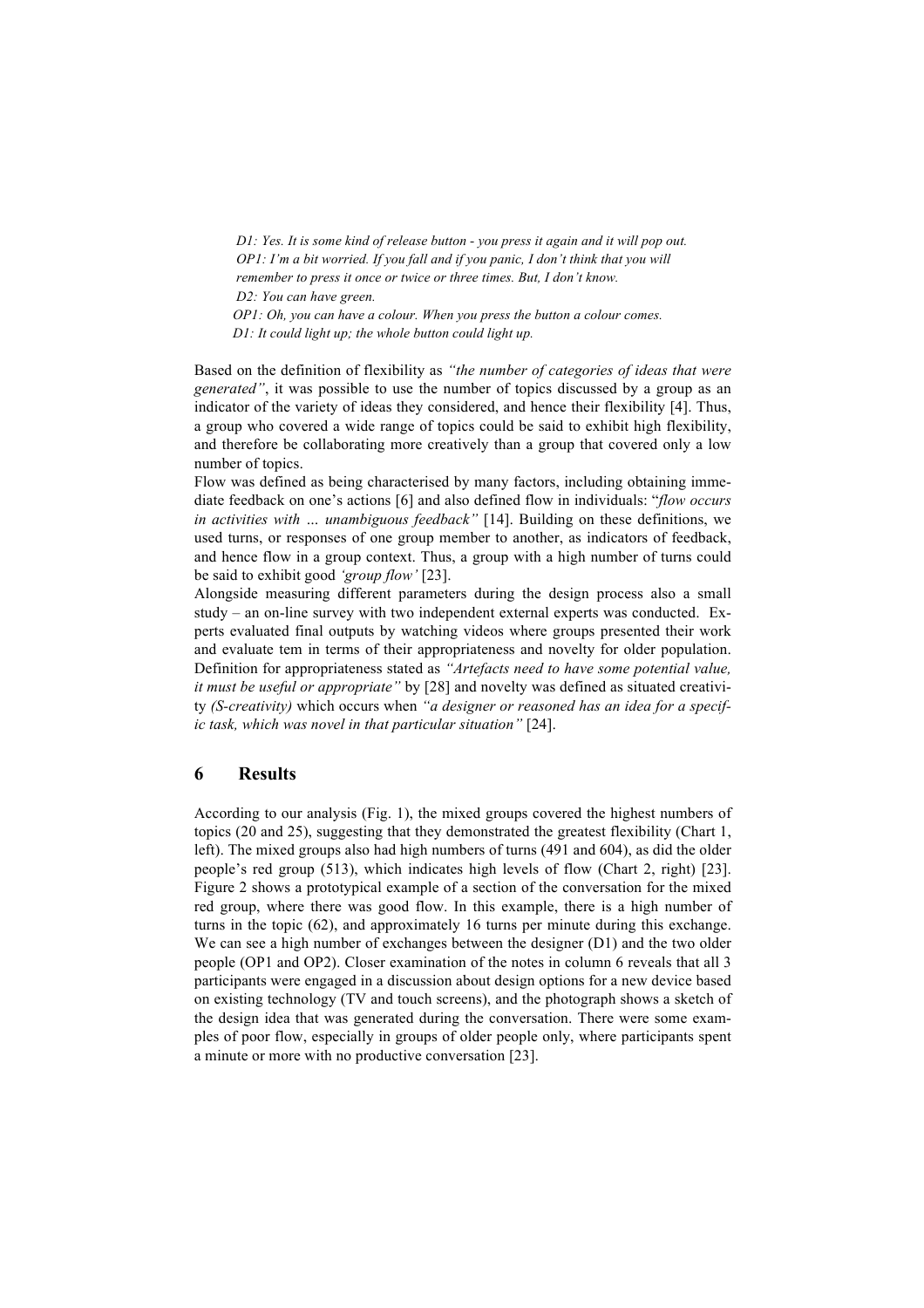In summary, more topics and a higher total number of turns were developed by mixed groups than by older people or designers working on their own, which means that they had the highest flexibility of ideas [10] and possibly also the greatest flow [14]. A review of the workshop outputs by external experts also suggested that when older people and designers work together they may design more appropriate products for the older population than designers or older people working alone.



**Fig. 1.** The Chart 1 illustrates the higher number of topics and therefore high flexibility in the mixed groups, in comparison to both the designers' and older people's groups (left) (Source: Sustar, 2010, vol.1 p. 231). The Chart 2 presents the total number of turns and high levels of flow in the mixed groups (Source: Sustar, 2010, vol.1 p. 232).



Fig. 2. Example of good group flow (Source: Sustar, 2010, vol. 2, p. 115).

#### **7 Discussion**

The evidence shows that while older people make different contributions to designers in the design process their contributions are equally important when designing digital devices for the older population. While designers contribute knowledge of what is possible, older people contribute their life experiences and an understanding of what would be appropriate for the older population. In the mixed groups designers were challenged by the older people's views on what would be usable by other older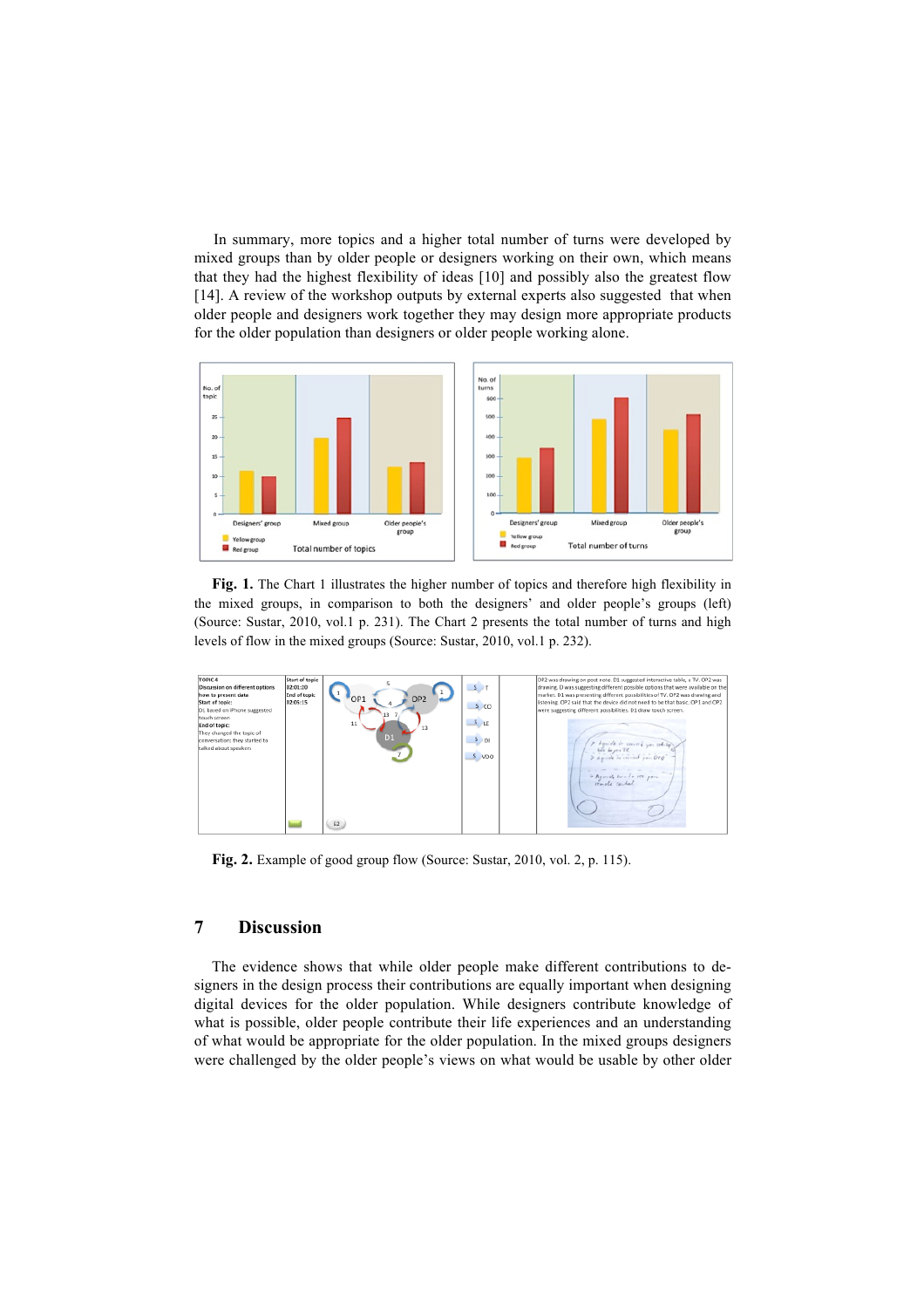people. Also mixed groups developed the most positive conflict, discussing more different options and had lively information exchange which were leading to more complex ideas.

#### **8 Conclusion**

According to several of the measures used in our study, it appears that the most effective way of including older people in creative workshops aimed at the design of digital devices may be to include them as members of teams in which they can collaborate directly with designers. Perhaps the least effective approach is to have older people working in teams where they can collaborate only with other older people. These findings obviously need to be treated with caution, since they are based only on an initial lightweight analysis of the data, and a relatively small sample of participants. However, they suggest interesting avenues for further research.

#### **References**

- 1. Bate, S. P., & Robert, G.: Experience-based design: From redesigning the system around the patient to co-designing services with the patient. Quality and Safety in Health Care, vol. 15, pp. 307–310. (2006)
- 2. Bjerre, A., Mogensen, K. Æ., Rasmussen, B. N., Dons, J. L., Schüle, H. & Kruse, M.: Young Seniors Will Shape Society. Avaliable at: http://www.cifs.dk/scripts/artikel.asp?id=1767&lng=2 (Last accessed: December, 12) (2008)
- 3. Bowen, S., Dearden, A., Wolstenholme, D., Cobb, M., Wright, P: Different Views: Including Others in Participatory Health Service Innovation in Proceedings of PINC 2011, Sønderborg, (2011)
- 4. Cropley, A. J. Definitions of Creativity. In Runco. A. M. & Pritzker, R. S. (Eds.) Encyclopedia of Creativity. pp. 11, 115 San Diego, Academic Press, California, (1999)
- 5. Cropley, A.J.: Creativity in Education and Learning: A Guide for Teachers and Educators, Kogan Page Limited. 27 (2003)
- 6. Csikszentmihalyi, M.: Creativity: Flow and the Psychology of Discovery and Invention, pp. 110-113. New York: Harper Perennial (1996)
- 7. Dearden, A., Wright, P., Bowen, S., Cobb, M., Wolstenholme, D.: User Centred Design and Pervasive Health Position paper for workshop on User Centred Design of Pervasive Healthcare Applications, Pervasive Health Conference 2010, Munich, (2010)
- 8. Engdahl, K., Leclerc, K. & Loring, B.: Conducting Field Studies with Older Adults. User Experience. no. 8, vol.1, pp. 14-16. (2009)
- 9. Gaver, B., Dunne, T. & Pacenti, E.: Design: Cultural Probes. Interactions, no. 6, vol. 1, pp. 21 - 29. (1999)
- 10. Guilford, J.P.: Traits of Creativity, in Vernon, P.E. (Ed.) Creativity. Harmondsworth, pp. 167-234. Penguin Education (1959)
- 11. Gregor, P., Newell, F. A. & Zajicek, M.: Designing for Dynamic Diversity Interfaces for Older People. ACM SIGACCESS Conference on Assistive Technologies. Edinburgh. 781. ACM Press, New York. (2002)
- 12. Hawthorn, D.: Interface Design and Engagement with Older People. Behaviour and